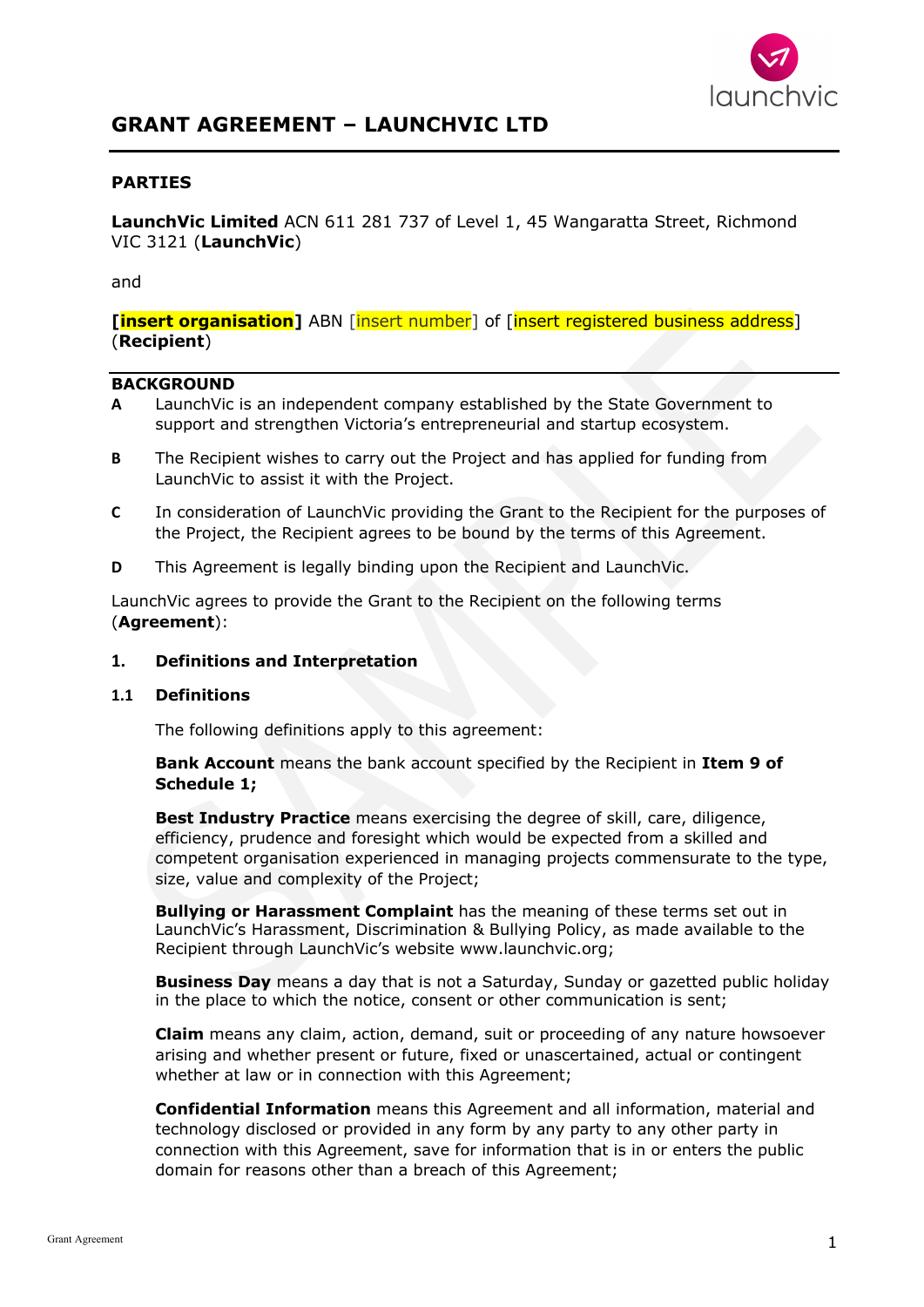

**Dispute** has the meaning given to that term in **clause 15**;

**Due Date** means the dates specified in **Schedule 3**. If a due date falls on a Saturday, Sunday or gazetted public holiday in the state of Victoria, the Due Date for the Milestone will be the next Business Day;

**Final Report** means the final report of the project provided by the Recipient to LaunchVic as set out in **Schedule 2** to be provided by the due date specified in Schedule 3;

**Grant Acquittal** means the Report required under **Schedule 4**;

**Grant** means the amount specified in **Item 2 of Schedule 1**, to be provided to the Recipient in accordance with, and subject to, the terms of this Agreement;

**GST** has the meaning given in the GST Law;

**GST Law** means the *A New Tax System (Goods and Services Tax) Act 1999* (Cth);

**Indemnified Parties** means LaunchVic, any Related Body Corporate of LaunchVic and their respective Personnel and **an Indemnified Party** means any of the Indemnified Parties;

**Insolvency Event** means any of the following:

- (a) there is a significant risk that the Recipient is or will be unable to pay its debts when they fall due;
- (b) a significant deterioration in the financial circumstances of the Recipient;
- (c) an order is made by a court of competent jurisdiction for the winding up or dissolution of the Recipient pursuant to the *Corporations Act 2001* (Cth) other than by reason of a bona fide restructure;
- (d) a receiver, receiver and manager, trustee or similar officer is appointed over all or any of the assets or undertakings of the Recipient;
- (e) a mortgagee takes possession either directly or by an agent over all or any of the assets or undertakings of the Recipient; or
- (f) an administrator is appointed, a deed of company arrangement is entered into or the Recipient enters into any other composition or other arrangement with its creditors;

**Instalment** means the relevant Grant instalment amount provided once a Milestone has been received and approved by LaunchVic, set out in **Schedule 3** or part thereof;

**Intellectual Property Rights** means all rights conferred by statute, common law or equity in or in relation to copyright, trade marks, designs, patents, circuit layouts, plant varieties, inventions and confidential information, and all and any other results of intellectual activity in any field whether or not registrable, registered or patentable, including rights that may exist in applications to register these rights and all renewals and extensions of these rights;

**Key Personnel** means the persons listed in **Item 6 of Schedule 1**;

**Key Performance Indicators (KPIs)** means the project success metrics set out in **Item 4 of Schedule 1**;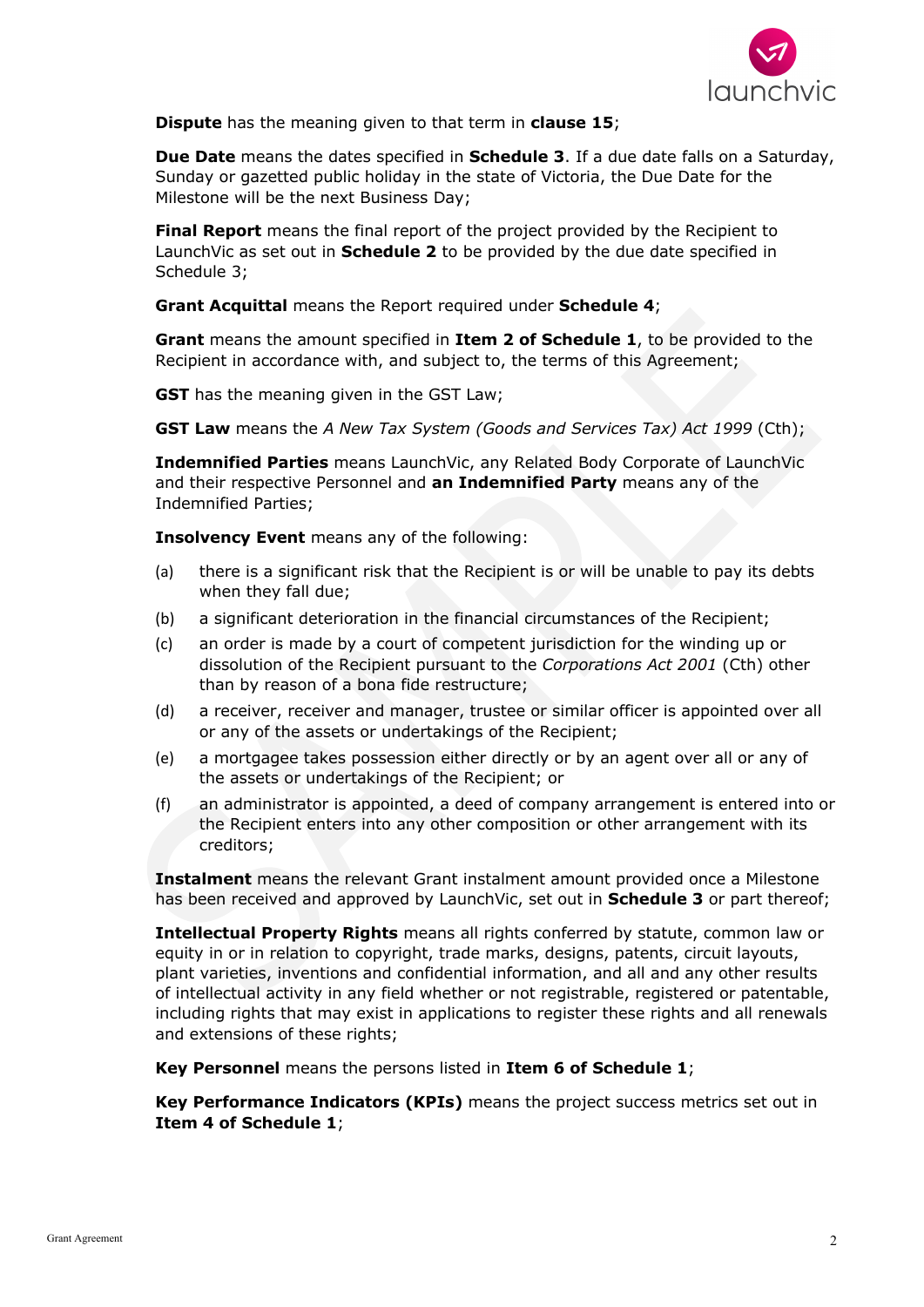

**Law** means any law operating in Victoria under common law, equity or statute and including any applicable exchange listing rules, all regulations, by-laws, approvals and relevant requirements of any Commonwealth, State or local authority;

**Liability** means any debt, obligation, Claim, action, cost (including legal costs on an indemnity basis, deductibles or increased premiums), expense, loss (whether direct or indirect), damage, loss, compensation, charge or liability of any kind (including fines or penalties), whether it is:

- (a) actual, prospective or contingent; or
- (b) currently ascertainable or not,

whether incurred or payable under this Agreement or otherwise at law;

**Milestones** means the milestones required to be delivered by the Recipient to LaunchVic, in accordance with **Schedule 3**, in successive order and prior to the release of the corresponding Instalment;

**Participants** means Startups that have participated in the Project Activities specified in **Item 3 of Schedule 1** under this Agreement;

**Personal Information** has the meaning given to it under Privacy Laws;

**Privacy Laws** means the laws of the *Privacy Act 1988* (Cth) as amended or replaced from time to time and any relevant industry codes or regulations or guidance provided by the administrator of that Act;

**Progress Report** means a report provided by the Recipient to LaunchVic outlining details of the progress made on the Project in accordance with **Schedule 2** to be provided by the Due Dates set out in **Schedule 3**;

**Project** means the project generally described in **Item 1 of Schedule 1** and incorporates the other commitments and obligations of the Recipient under this Agreement;

**Project Activities** means the activities specified in **Item 3 of Schedule 1** that are designed to meet the Key Performance Indicators (KPIs);

**Project Commencement Date** means the date set out in **Item 7 of Schedule 1**;

**Project Completion Date** means the date specified in **Item 8 of Schedule 1**;

**Project Manager** means the person engaged or employed by the Recipient who is responsible for managing the running of the Project as specified in **Item 5 of Schedule 1** or a replacement person approved by LaunchVic;

**Project Plan** means a detailed description of the plan for the Project, in accordance with **Schedule 2**, to be provided to LaunchVic as part of the first Milestone;

**Recipient Commitments** are set out in **Item 10 of Schedule 1** or as varied in accordance with this Agreement;

**Related Body Corporate** has the meaning given to the term 'related body corporate' in the Corporations Act 2001 (Cth);

**Reports** means the reports set out in **Schedule 2**;

**Startup** means a business with high impact potential, that uses innovation and/or addresses scalable markets;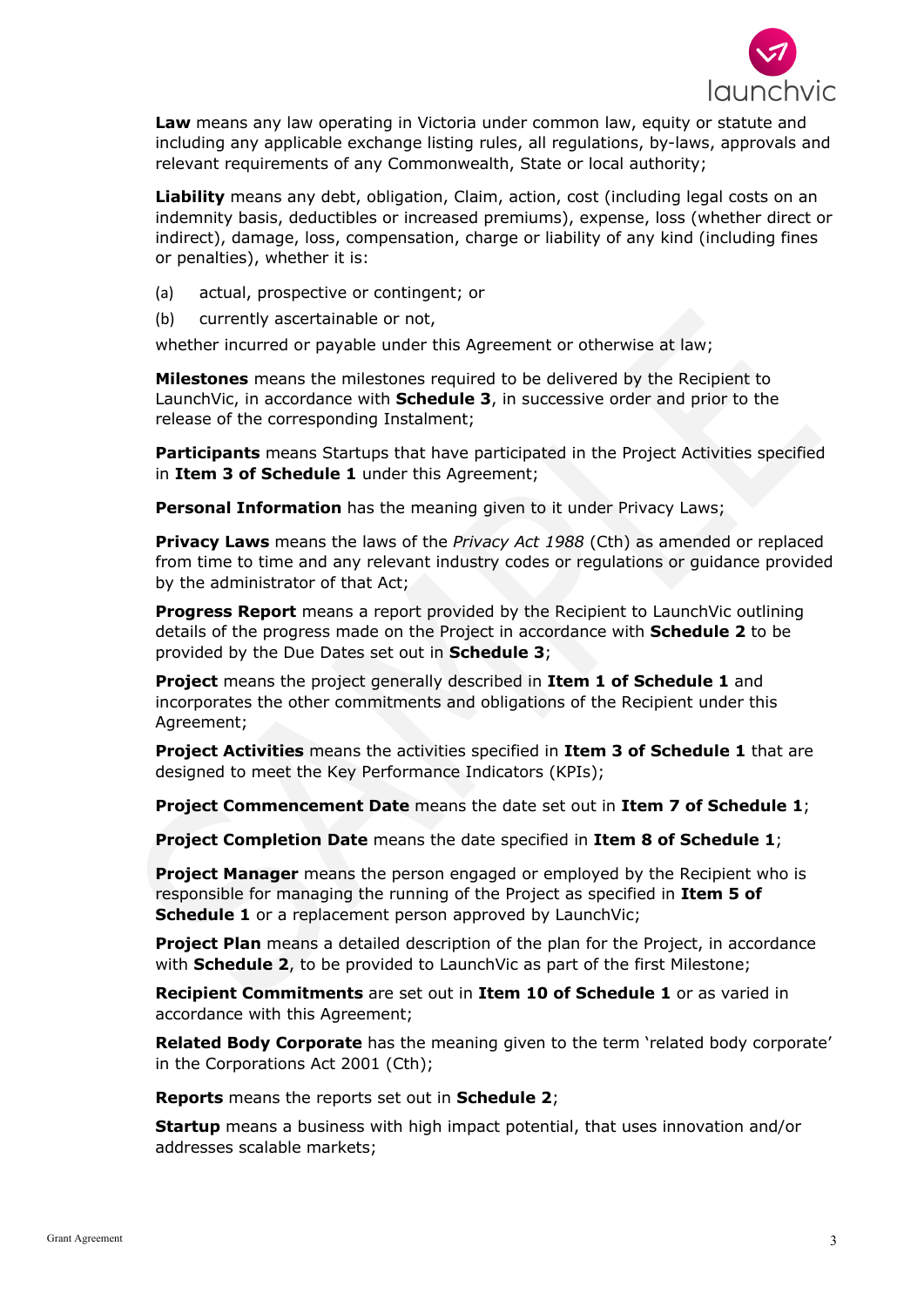

**Statutory Declaration** means a Statutory Declaration, in accordance with **Schedule 5**, (or such other form as may be approved in writing by LaunchVic) and declared by a director of the Recipient (or such other person as may be approved in writing by LaunchVic); and

**Tax Invoice** has the same meaning as specified in the GST Law.

# **1.2 Interpretation**

In this Agreement unless expressly provided otherwise:

- (a) a reference to this Agreement includes its schedules and any variation, supplement, assignment, novation, substitution or replacement of any of them;
- (b) the singular includes the plural and vice versa;
- (c) includes or including means includes or including without limitation;
- (d) a reference to a corporation includes its successors and permitted assigns;
- (e) a requirement to do anything includes a requirement to cause or procure that thing to be done and a requirement not to do anything includes a requirement to prevent that thing being done;
- (f) a word that is derived from a defined word has a corresponding meaning;
- (g) a reference to \$, AUD or dollar is to the lawful currency of the Commonwealth of Australia and the Grant will be paid in this currency; and
- (h) headings and the table of contents are inserted for convenience only and do not affect interpretation of this Agreement.

#### **2. Term**

- (a) This Agreement will commence on the last of the dates on which this Agreement is executed and continue until the Recipient has completed all its obligations under this Agreement as outlined in the Schedules to the satisfaction of LaunchVic, unless terminated earlier under **clause 14**.
- (b) The Recipient must commence the Project on the Project Commencement Date and complete the Project by the Project Completion Date.

#### **3. Grant**

- (a) LaunchVic will pay the Grant in accordance with this Agreement and subject to the completion of each Milestone and the attainment of the related Key Performance Indicators to the satisfaction of LaunchVic and the Recipient otherwise complying with this Agreement.
- (b) Each Instalment will be paid to the Recipient within 30 days of LaunchVic approving the documentation received for each Milestone.
- (c) Each Instalment will be made to the Bank Account specified by the Recipient. Any request by the Recipient to change the Bank Account must be in provided to LaunchVic in writing by the Recipient's authorised representative/s.

#### **4. Project**

(a) The Recipient must apply the Grant to the Project as set out in the approved Project Plan and Project Plan Budget, and for no other purpose.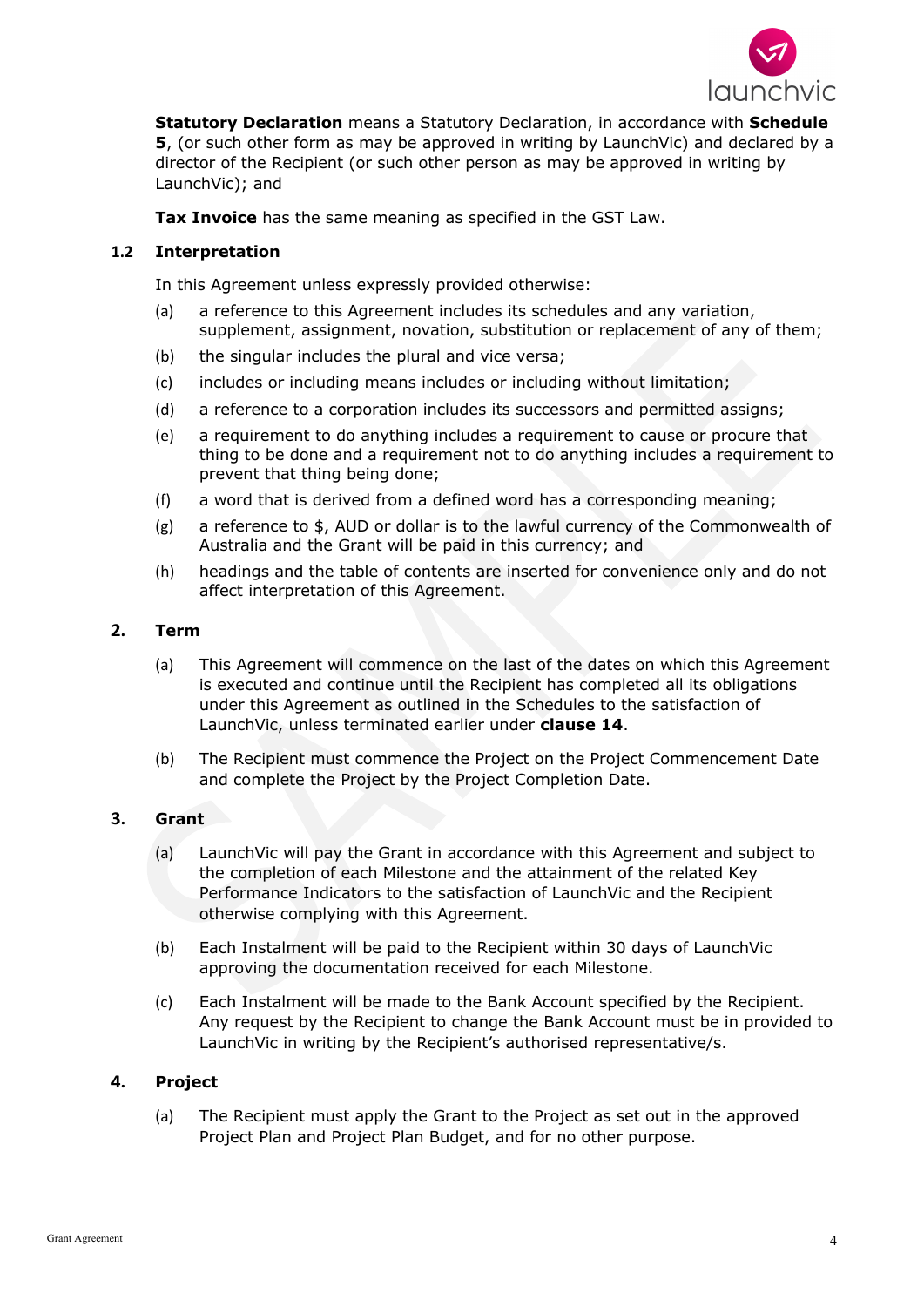

- (b) The Recipient must deliver the Milestones and meet the related KPIs to the reasonable satisfaction of LaunchVic.
- (c) The Recipient must comply with the Recipient Commitments to the reasonable satisfaction of LaunchVic.
- (d) The Recipient is responsible for the running of the Project including all management, decision making and contracting with third parties as required.
- (e) The Recipient is responsible for all matters in regards to its employees and other third parties associated with its operations and activities on this Project.
- (f) The Recipient must advise LaunchVic of any changes to any arrangements to the Project, the Project Plan, or any changes to any of the items outlined in **Schedule 1**. Any changes are subject to the approval of LaunchVic and may require a Variation to this Agreement under **clause 18(d)** as determined by LaunchVic.
- (g) The Recipient will carry out its obligations under this Agreement, undertake the Project, carry out all publicity with respect to the Project (including the arrangement of any events or functions) and ensure that its Personnel act at all times:
	- (i) with due care and skill as is consistent with any applicable LaunchVic policies as made available to the Recipient through LaunchVic's website www.launchvic.org; and
	- (ii) in accordance with:
		- (A) the items outlined in **Schedule 1**;
		- (B) the Project Plan;
		- (C) all relevant Laws, regulations and policies;
		- (D) Best Industry Practice; and
		- (E) any reasonable direction given by LaunchVic.

#### **5. Key Personnel**

- (a) The Recipient will ensure that the Key Personnel and the Project Manager are retained to deliver the Project. The Recipient must:
	- (i) ensure that each of the Key Personnel working on the Project occupy the positions and provide the relevant services as advised to LaunchVic;
	- (ii) notify LaunchVic as soon as reasonably practicable of any proposed change to the Project Manager and any Key Personnel on the Project; and
	- (iii) obtain LaunchVic's approval to any replacement of the Project Manager and Key Personnel.

# **6. Reporting**

(a) The Recipient must provide the Reports (including the Grant Acquittal) and such other information in relation to the Project and the expenditure of the Grant as LaunchVic requests, acting reasonably.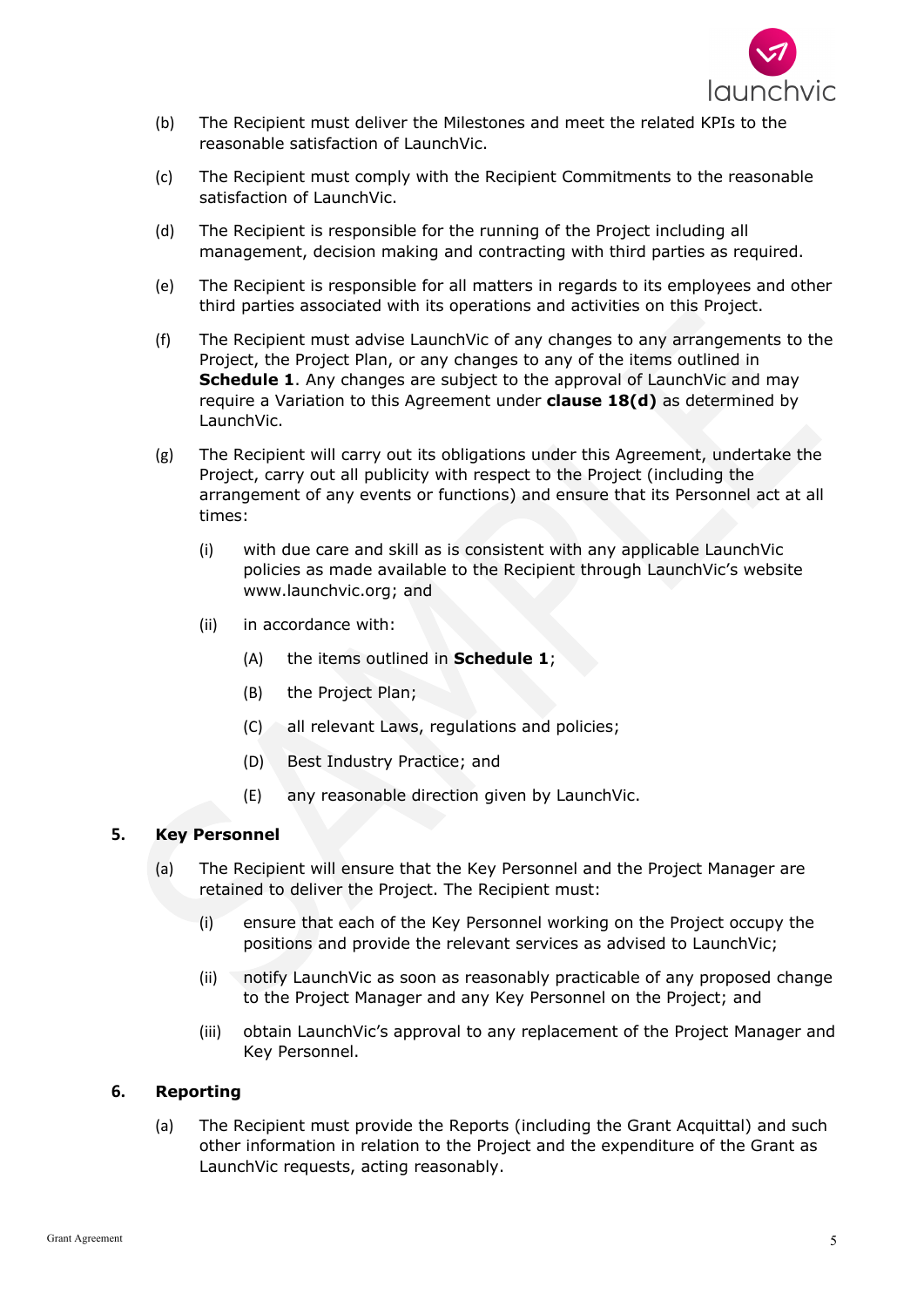

(b) The Recipient hereby grants to LaunchVic a non-exclusive, paid up licence to reproduce, publish or otherwise use for non-commercial purposes, the Reports and any documents and other materials provided by the Recipient to LaunchVic under this Agreement.

# **7. Accounts and Audit**

- (a) The Recipient must keep full and proper records to demonstrate compliance with all aspects of this Agreement. The Recipient must keep LaunchVic fully informed of all aspects of the progress of the Project on request, and will co-operate with LaunchVic and provide LaunchVic with all information reasonably requested by LaunchVic or any third party engaged by LaunchVic to conduct any audit or inspection.
- (b) The Recipient must keep accounting records relating to the Grant and must account for the Grant expenditure separately from other funds and in accordance with generally accepted accounting principles. The accounts for the Grant should, at a minimum, itemise the Recipient's expenditure of the Grant and, in relation to each item, describe the nature of expenditure, the amount and the connection to the approved budget for the Project Plan. The Recipient must keep valid Tax Invoices in respect of all items of expenditure of the Grant.
- (c) Upon request, the Recipient must permit LaunchVic or an auditor appointed by LaunchVic access to accounting records relating to the Project and Grant and where relevant to inspect any Project works, the Project site or any equipment relating to the Project.
- (d) At any time before the Project Completion Date, LaunchVic may inspect or audit all or any of the Recipient's processes for the purposes of monitoring the standard and quality of, and progress in relation to, the Project. If any Milestone is unsatisfactory to LaunchVic, acting reasonably, LaunchVic has the discretion to ask the Recipient to rectify any such Milestone to LaunchVic's satisfaction.
- (e) The Recipient must be provided with at least 1 week notice in writing of any audit or inspection requested by LaunchVic under this **clause 7**.

# **8. GST**

- (a) Each payment under this Agreement will be increased by an amount equal to any GST payable with respect to the Taxable Supply for which the payment is made provided that with each relevant claim for payment, the Recipient submits a valid Tax Invoice. The total amount of monies paid under this Agreement will be increased to include the total amount of GST payable.
- (b) If required by GST Law, the Recipient must register for GST.
- (c) For the purposes of this Agreement, "Taxable Supply" means the obligations of the Recipient under the terms of this Agreement.

# **9. Warranties**

The Recipient warrants that:

(a) it will not, and will ensure that its Personnel will not, do anything or engage in any conduct which affects the goodwill or reputation of the Project, the Recipient, LaunchVic or other stakeholders in the Project, including the Government of Victoria;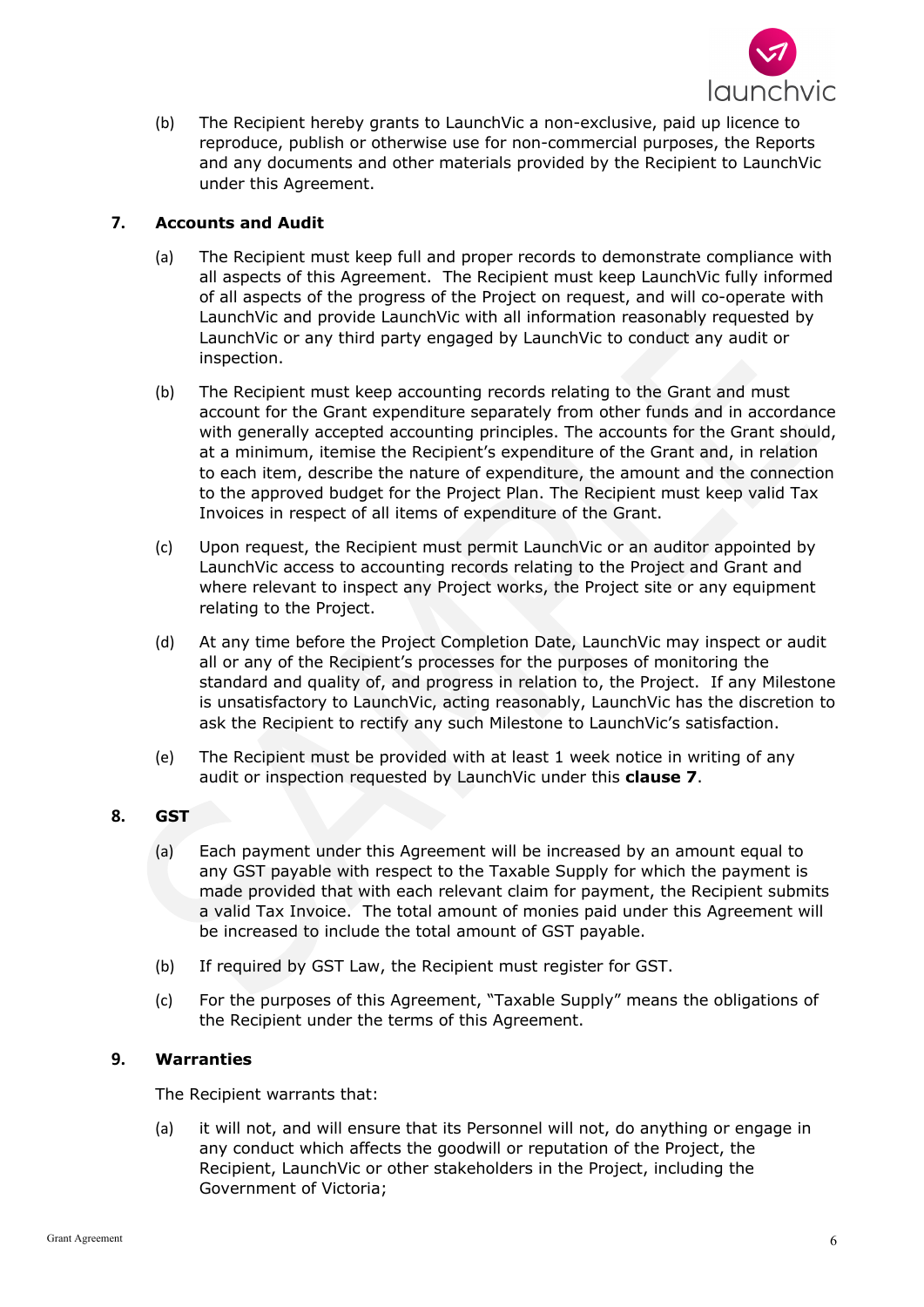

- (b) other than any matters previously notified to LaunchVic, it has not received any Bullying or Harrassment Complaints in the previous 12 month period; and
- (c) during the term of this Agreement, the Recipient will ensure that:
	- (i) if any Bullying or Harrassment Complaints are received by the Recipient during the term of this Agreement, it will immediately notify LaunchVic in which case LaunchVic may elect to enact its rights under **clause 14** of this Agreement;
	- (ii) its operations are carried out in accordance with the purpose of the Project and no changes are made to any arrangements for the Project, or to the description or purpose of the Project without the prior written approval of LaunchVic;
	- (iii) no amendments are made to the Recipient's constitution which conflict with or diminish the Recipient's capacity to comply with the purpose of the Project and its obligations under this Agreement; and
	- (iv) it will not alter its constitution without the prior written approval of LaunchVic.

## **10. Marketing and Communications Requirements**

- (a) LaunchVic reserves announcement rights in connection to the Grant unless otherwise agreed between the parties. This right may be extended to the Victorian Government and any relevant Minister.
- (b) LaunchVic reserves the right to publicise the Project participants involvement via its digital channels and the media.
- (c) The Recipient will provide to LaunchVic appropriate consents and permissions from Key Personnel featured in any publicity.
- (d) The Recipient agrees to acknowledge LaunchVic's support in material published (digital or hard copy) in connection to the Grant and Project and will comply with LaunchVic's Marketing and Communication Guidelines for text attribution, LaunchVic's logo and other marketing requirements.
- (e) The Recipient agrees to acknowledge LaunchVic's support on the Recipient's website in connection to the Grant and Project with the appropriate use of LaunchVic's logo as defined in LaunchVic's Marketing and Communication Guidelines.
- (f) The Recipient must acknowledge LaunchVic in public announcements or promotional activities undertaken in relation to the Grant and Project.

#### **11. Intellectual Property**

- (a) All Intellectual Property Rights created by the Recipient in the course of undertaking the Project shall remain the sole and exclusive property of the Recipient or its licensors.
- (b) The Recipient warrants that any Intellectual Property Rights used by it in connection with the Project or the Reports and any documents, and other materials provided by the Recipient to LaunchVic for the purposes of the Project, are the sole property of the Recipient and the Recipient is legally entitled to use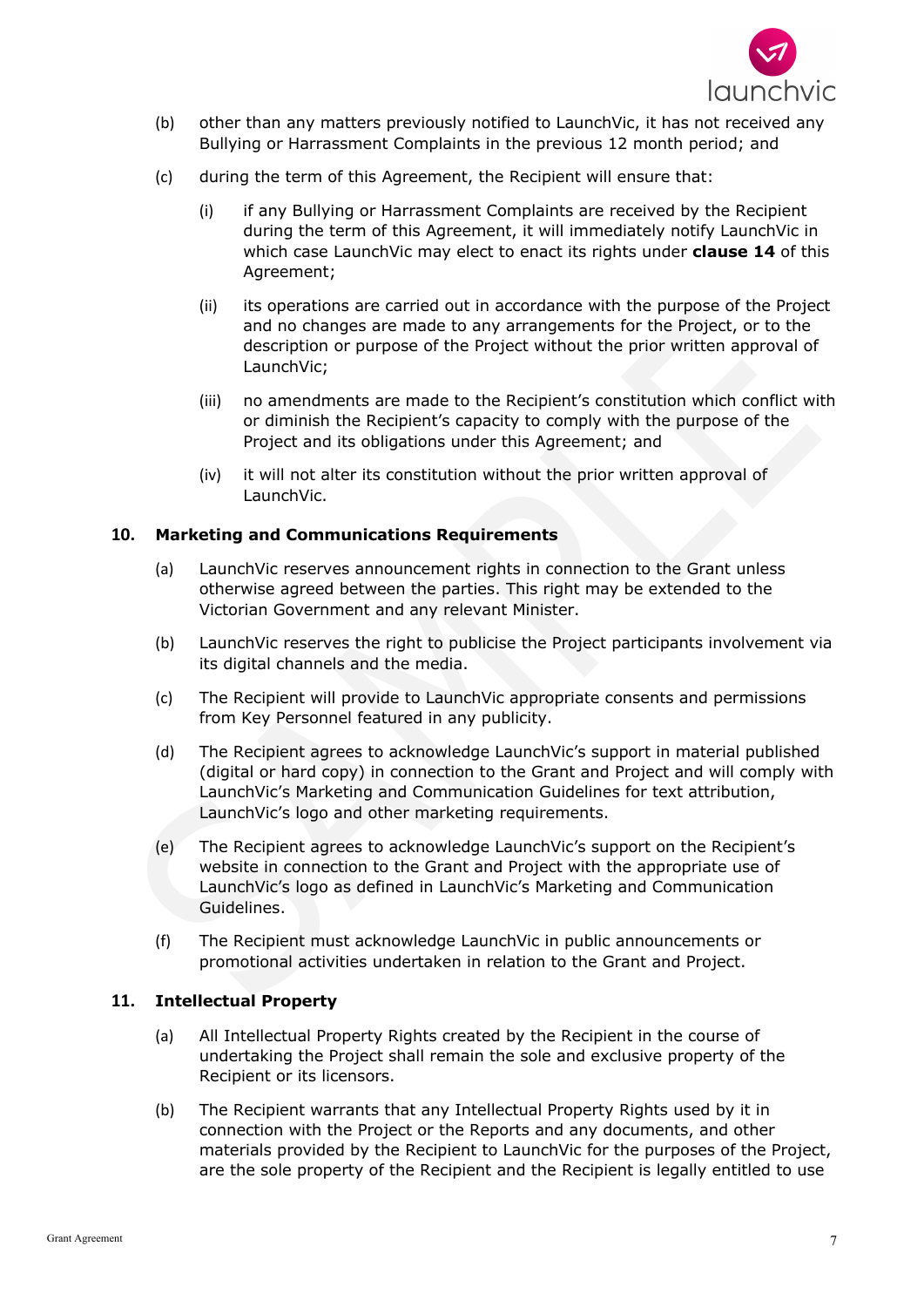

those Intellectual Property Rights at its discretion. To the extent that the Intellectual Property Rights are not the sole property of the Recipient, the Recipient warrants that it has received all necessary consents from the relevant third parties to use those Intellectual Property Rights.

# **12. Liability & Indemnity**

- (a) The Recipient indemnifies and holds harmless the Indemnified Parties against all Liability arising from or incidental to:
	- (i) any advertisements, promotional material or signage produced or supplied by or on behalf of the Recipient;
	- (ii) any negligent or wilful act or omission by the Recipient or any of its Personnel;
	- (iii) any breach by the Recipient or its Personnel of the provisions of this Agreement (including any of the warranties) or any law or other regulatory requirement; and
	- (iv) any injury to, or death of, a natural person and any loss of or damage to, the real or personal property of an Indemnified Party or a third party caused or contributed to by the Recipient, or its Personnel,

except to the extent that any Liability is caused or contributed to by the act or omission of an Indemnified Party.

- (b) Neither party is liable to the other party for any Consequential Loss arising out of or in connection with this Agreement irrespective of whether the liability for the loss or damage arises in or under contract (including for liability under any indemnity), statute, tort (including negligence), equity or otherwise at law.
- (c) Notwithstanding any other clause in this Agreement, the maximum aggregate liability of either Party for all losses, damages, costs, expenses and claims arising out of, or in connection with, this Agreement, whether arising in or under contract, statute, tort (including negligence), equity or otherwise at law, is limited to the total amount of the Grant payable by LaunchVic to the Recipient under this Agreement.

# **13. Insurance**

- (a) The Recipient must effect and maintain, at its own cost, all insurances as would be required by a prudent person responsible for the Project Activities including insurance against liability for injury to employees, contractors, volunteers, participants, supporters and the public and damage to property.
- (b) The Recipient must, at LaunchVic's request, provide LaunchVic with copies of any insurance policies obtained in accordance with **clause 13(a)**.
- (c) The Recipient must observe, perform and comply with all warranties and conditions in all insurance policies that the Recipient obtains in accordance with **clause 13(a)**, and ensure that all premiums are paid when due. LaunchVic may request evidence that premiums are paid at any point during the term of the Agreement.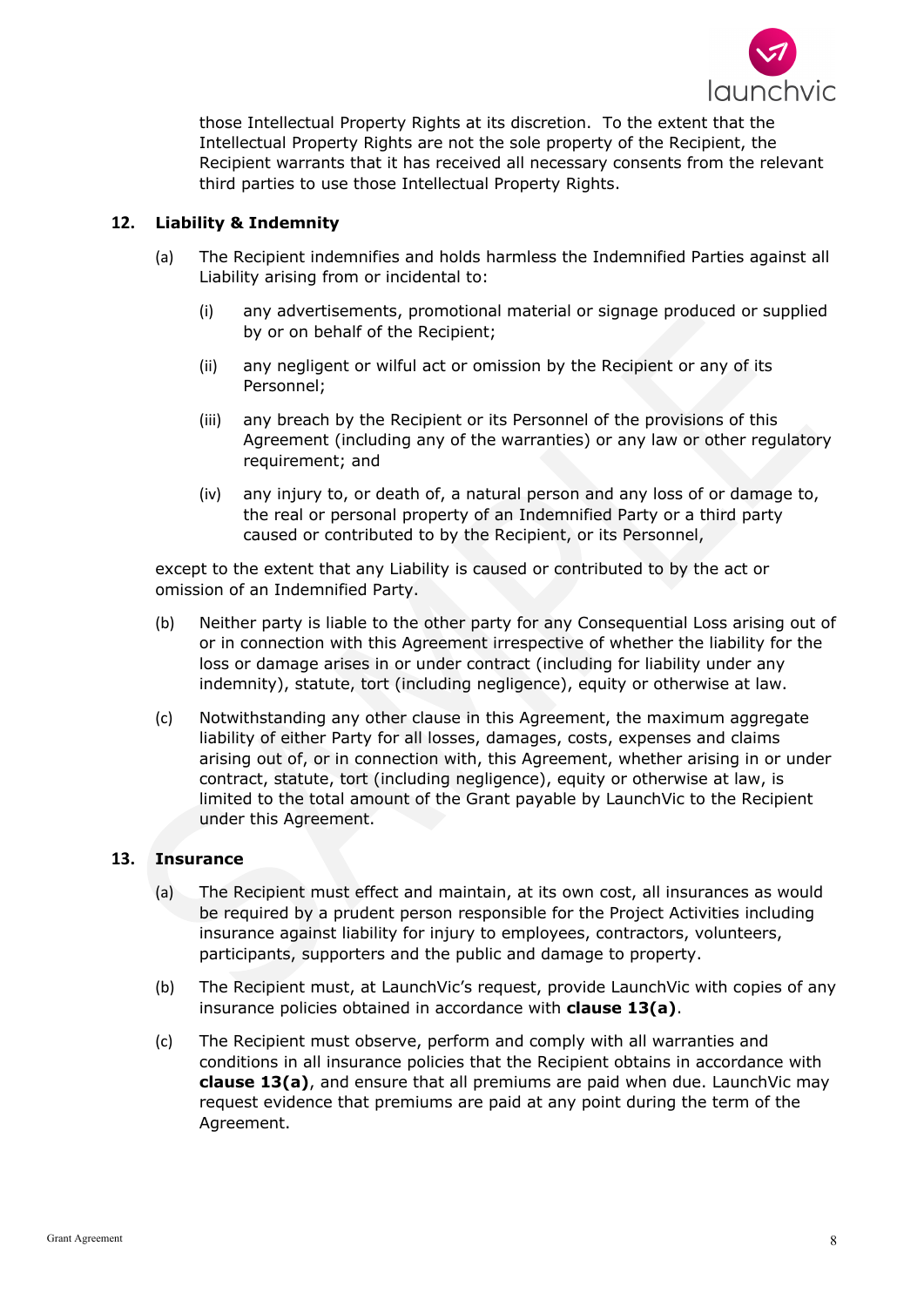

# **14. Termination or withholding of payment**

- If:
- (a) the Recipient breaches this Agreement and the Recipient does not remedy the breach within 10 Business Days of being requested to so by LaunchVic; or
- (b) the Recipient suffers an Insolvency Event;
- (c) LaunchVic is of the reasonable opinion that the Project is not proceeding in accordance with this Agreement or a Milestone is not satisfactory; or
- (d) the Recipient has engaged in any conduct that affects the goodwill or reputation of the Recipient, the Project, LaunchVic or other stakeholders in the Project;

then LaunchVic may in its absolute discretion:

- (e) withhold, suspend or terminate any payment due to be made under this Agreement or advance part payment as it deems appropriate by written notice to the Recipient;
- (f) to the extent it is lawful to do so, require repayment by the Recipient to LaunchVic of no more than the most recent Instalment paid by LaunchVic in accordance with the Milestones; and/or
- (g) terminate this Agreement immediately by written notice.

## **15. Dispute Resolution**

#### **15.1 No litigation**

The parties must not enter into litigation in relation to any dispute that arises out of or in connection with this Agreement or the Project (except proceedings seeking interlocutory relief) (**Dispute**) without first attempting to resolve the Dispute in accordance with this **clause 15**. For the avoidance of doubt, LaunchVic may exercise its rights under **clause 14** without first undertaking any dispute resolution process.

# **15.2 Attempt to resolve Dispute**

- (a) After either party notifies the other of a Dispute, the parties must, without delay and in good faith, meet to attempt to resolve the Dispute.
- (b) If a Dispute cannot be resolved within 14 days, the Dispute will be referred to LaunchVic's CEO (or delegated authority) and the Recipient's equivalent (**CEO**) for resolution.

#### **15.3 Consideration of Dispute by CEOs**

- (a) The CEOs (or delegates) must use all reasonable endeavours to resolve any Dispute, promptly and in good faith.
- (b) If the CEOs (or delegates) cannot resolve a Dispute within 7 days of that dispute being referred to them, a party may submit the Dispute to mediation.

#### **15.4 Referral of Dispute to mediation**

(a) The mediator will be appointed by mutual agreement of the parties.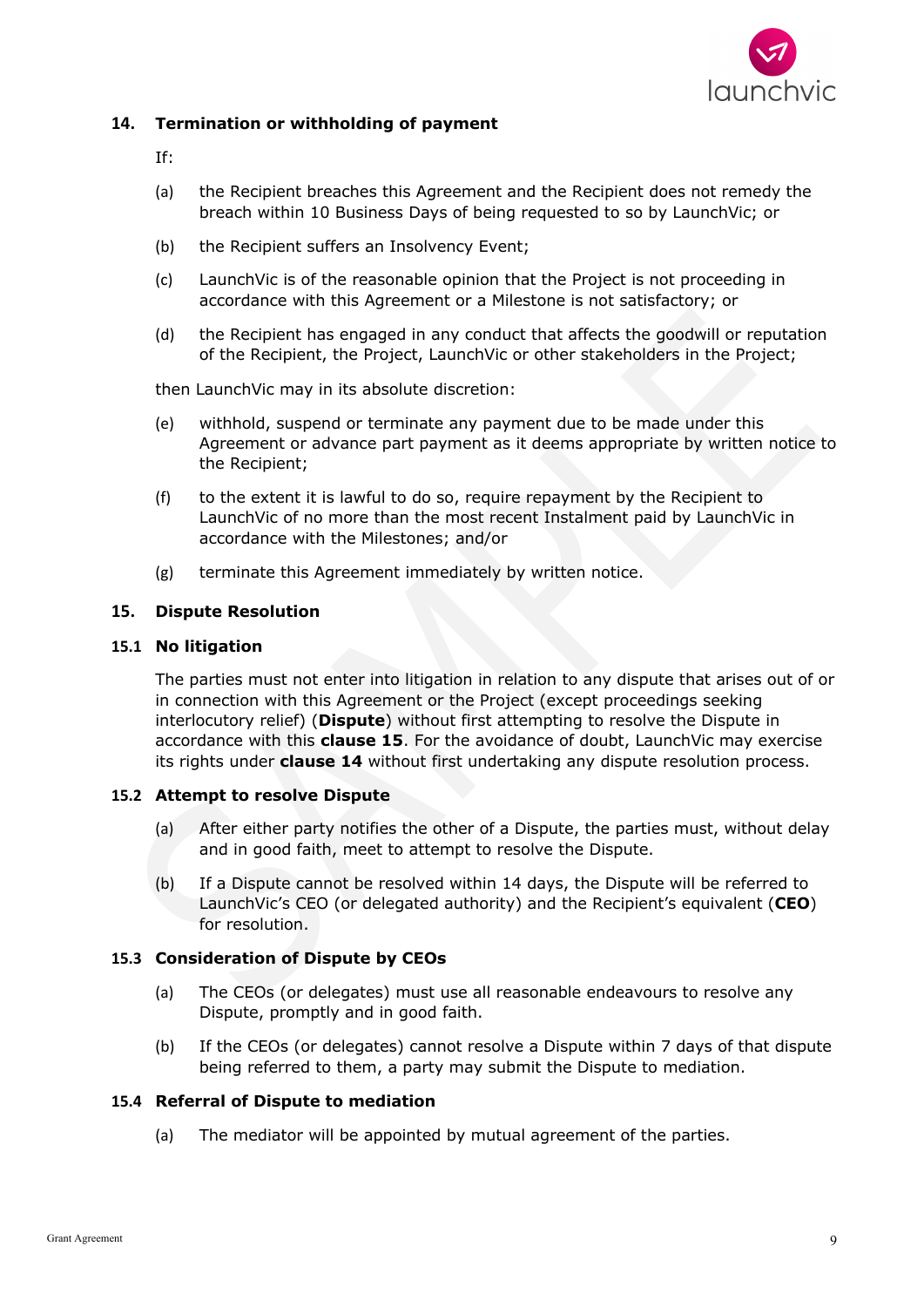

- (b) If the parties fail to agree on the appointment of a mediator within 7 days of submission of the Dispute under **clause 15.3(b)**, a party may apply to the Law Institute of Victoria or other appropriate industry body to appoint a mediator.
- (c) The parties must comply with the directions of the mediator as to the conduct of the mediation.
- (d) The costs of the mediation of any Dispute will be borne equally by the parties.
- (e) If the Dispute is not resolved within 30 days of the conclusion of the mediation (or such longer period as the parties may agree), either party may seek alternative dispute resolution options.

## **16. Confidentiality**

A party must not disclose or permit the disclosure of any of the other party's Confidential Information without written permission from that other party, except:

- (a) where required under this Agreement including to a party's legal and financial advisers on a confidential basis;
- (b) where the information disclosed is already in the public domain other than due to a breach of this Agreement; or
- (c) where the disclosure is required by Law.

## **17. Privacy**

The Recipient will:

- (a) comply with all Privacy Laws, the Australian Privacy Principles and any reasonable and applicable LaunchVic policies as made available to the Recipient through LaunchVic's website www.launchvic.org, even if it is not otherwise bound by them, including taking all necessary steps to protect personal information as defined under the *Privacy Act 1988* (Cth) in its possession against misuse or loss; and
- (b) not collect, use or disclose any Personal Information for any purpose other than to discharge its obligations under this Agreement.

# **18. General**

- (a) (**Entire agreement**) This Agreement constitutes the entire agreement between the parties and supersedes all communications, negotiations, arrangements and agreements, whether oral or written, between the parties with respect to the subject matter of this Agreement.
- (b) (**Severance**) Each provision of this Agreement will be read as a separate provision so that if any provision is void or otherwise unenforceable for any reason, that provision will be separated and the remainder read as if the separated provision had never existed.
- (c) (**Waiver**) A waiver by one party of a breach of this Agreement does not constitute a waiver in respect of any other breach of this Agreement, and a party's failure to enforce a provision of this Agreement must not be interpreted to mean that the party no longer regards that provision as binding. A power or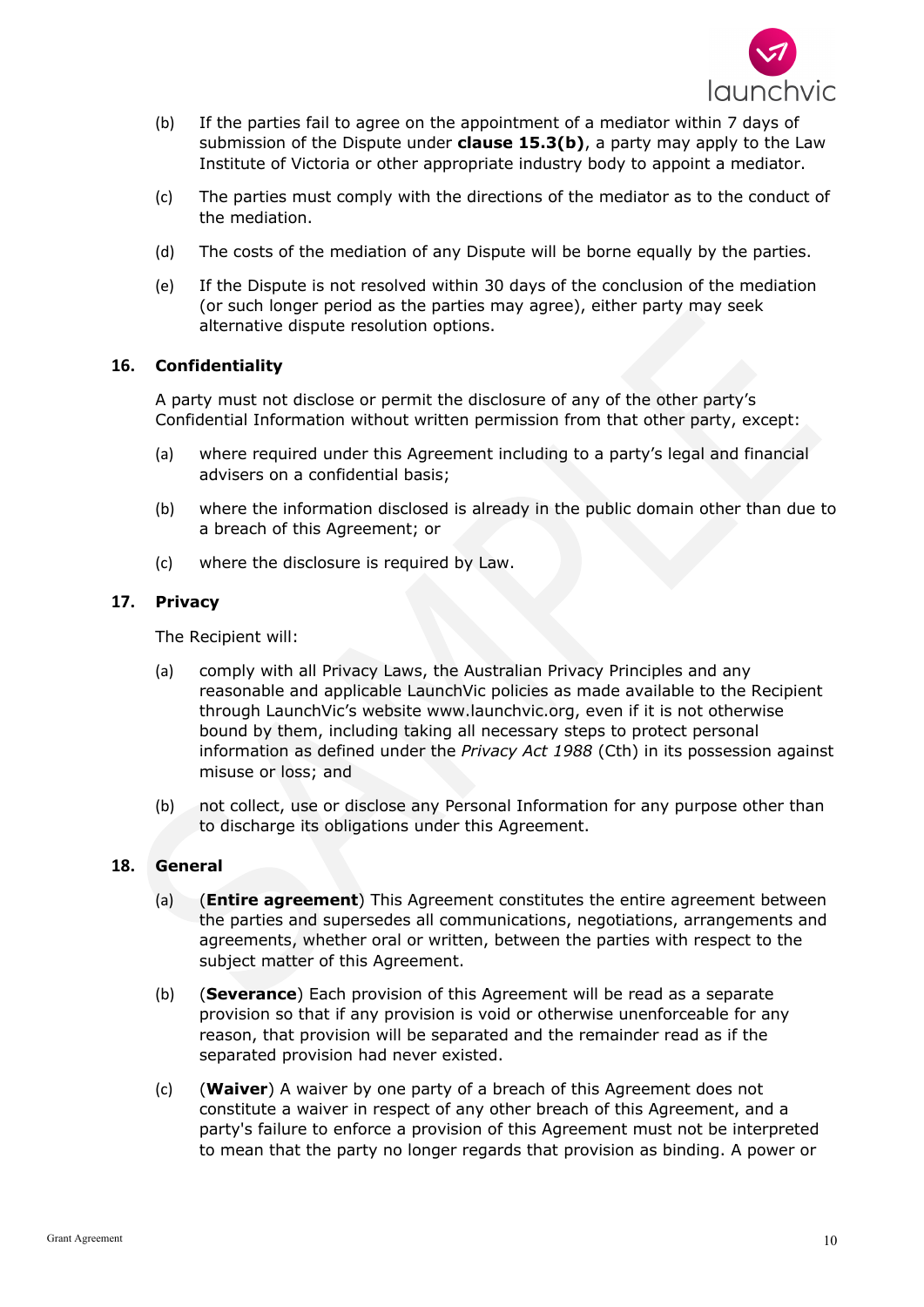

right may only be waived in writing, signed by the party to be bound by the waiver.

- (d) (**Variation**) Any variations to this Agreement must be in writing and signed by both parties.
- (e) (**Assignmen**t) The Recipient must not transfer or assign its rights or novate its obligations under this Agreement without the prior written consent of LaunchVic, such consent not to be unreasonably withheld or delayed.
- (f) (**Counterparts**) This Agreement including any variations may be executed in counterparts. All counterparts together will constitute one instrument.
- (g) (**Negation of employment, partnership & agency**) The Recipient must not represent itself, and must ensure that its employees, partners, agents or subcontractors do not represent themselves, as being LaunchVic's employees, partners or agents.
- (h) (**No further funding**) Nothing contained in this Agreement is to be construed as creating any obligation, commitment or undertaking by LaunchVic to provide additional or further funding or assistance to the Recipient in relation to the Project, beyond that provided in this Agreement.
- (i) (**Survival**) Each of clauses 6, 7, 10, 12, 15 and 16 will survive the expiration or earlier termination of this Agreement.
- (j) (**Governing Law**) The laws of the State of Victoria will govern this Agreement and the parties submit themselves to the jurisdiction of the courts in the State of Victoria.
- (k) (**Good Faith**) The Recipient must act in good faith and use its best endeavours to comply with the spirit and intention of this Agreement.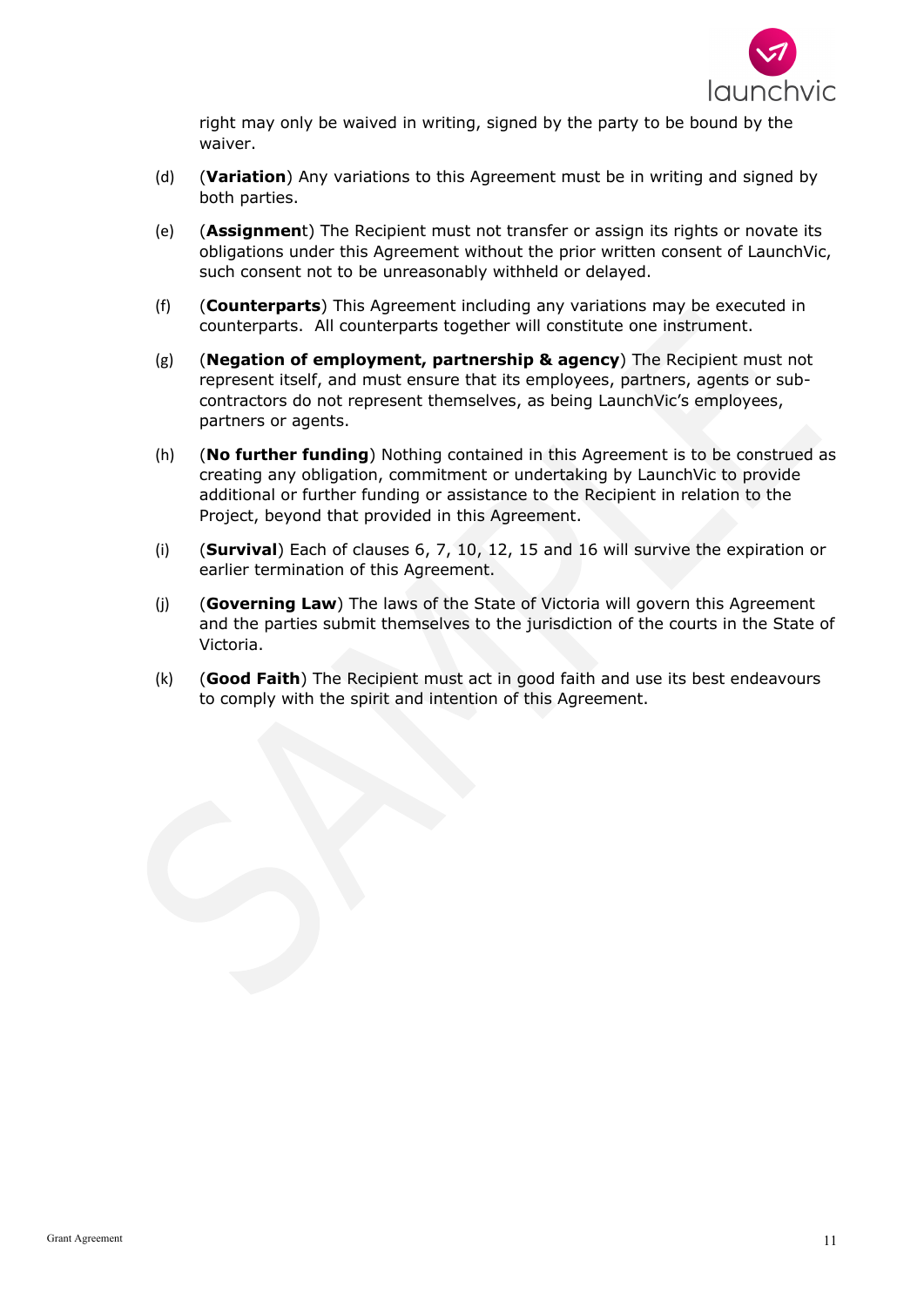

The parties agree to be bound by the above terms and conditions.

| <b>Executed by LAUNCHVIC LIMITED</b><br>(ACN 611 281 737) by its<br>authorised representative: |                                        |
|------------------------------------------------------------------------------------------------|----------------------------------------|
|                                                                                                |                                        |
| Signature of Witness                                                                           | Signature of Authorised Representative |
| Name of Witness                                                                                | Name of Authorised Representative      |
| Executed by [NAME] (ABN XXX<br><b>XXX XXX</b> ) by its authorised<br>representative:           |                                        |
| Signature of Witness                                                                           | Signature of Authorised Representative |
| Name of Witness                                                                                | Name of Authorised Representative      |

Please provide a signed scanned copy to rebecca.peart@launchvic.org

A scanned executed contract will be provided by LaunchVic for your records.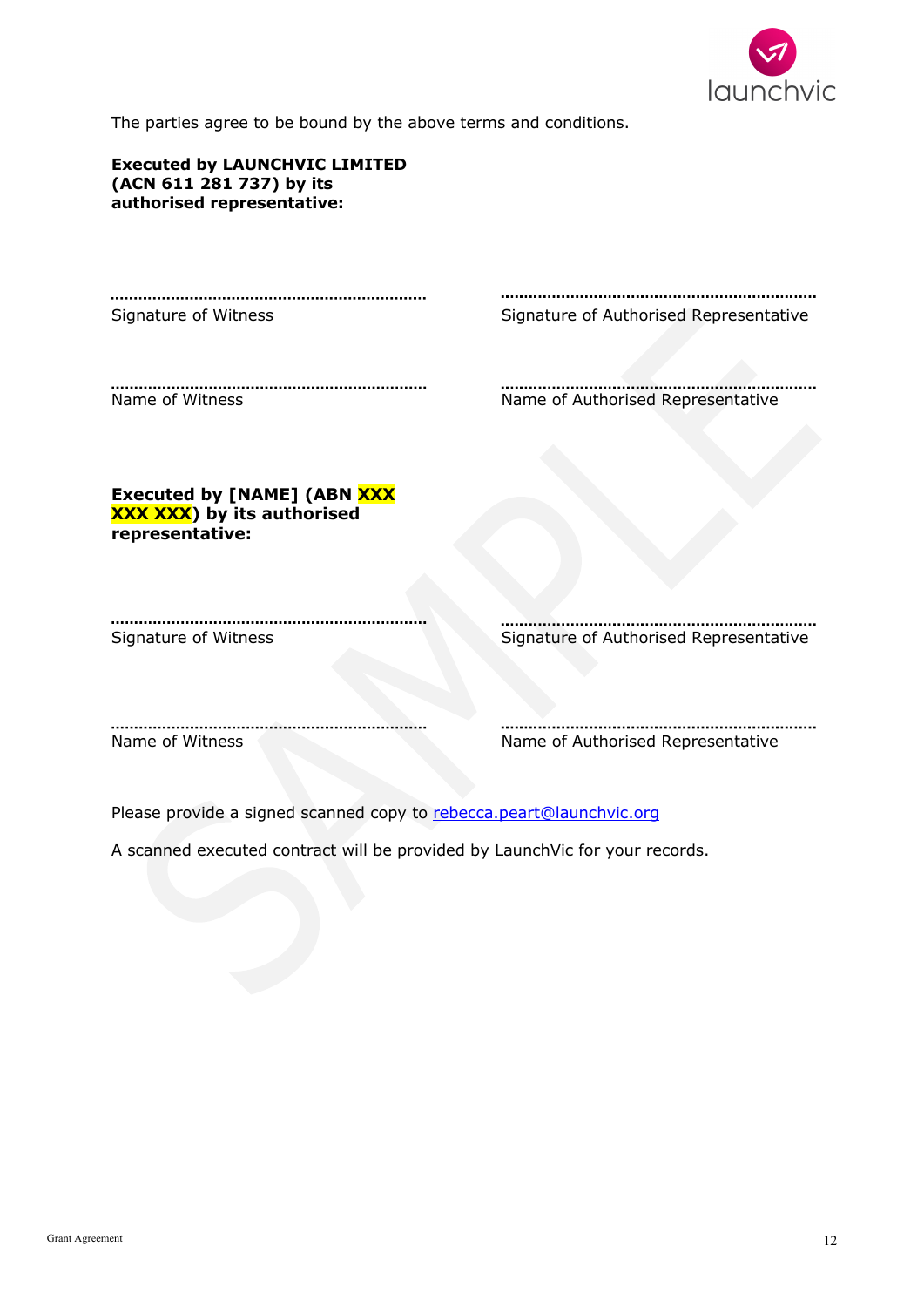

# **Schedule 1– Project Details**

| Item 1            | Project              |                                                                 |
|-------------------|----------------------|-----------------------------------------------------------------|
|                   |                      |                                                                 |
|                   |                      |                                                                 |
|                   |                      |                                                                 |
|                   |                      |                                                                 |
|                   | Grant                | An amount of <b>AUD\$XXX, XXX</b> (exclusive of GST) to be paid |
| Item <sub>2</sub> |                      | as Instalments in accordance with Schedule 3.                   |
|                   |                      |                                                                 |
| Item 3            | Project              |                                                                 |
|                   | <b>Activities</b>    |                                                                 |
|                   |                      |                                                                 |
|                   |                      |                                                                 |
|                   |                      |                                                                 |
|                   |                      |                                                                 |
|                   |                      |                                                                 |
| Item 4            | <b>Key</b>           |                                                                 |
|                   | <b>Performance</b>   |                                                                 |
|                   | <b>Indicators</b>    |                                                                 |
|                   | (KPIs)               |                                                                 |
|                   |                      |                                                                 |
|                   |                      |                                                                 |
|                   |                      |                                                                 |
|                   |                      |                                                                 |
|                   |                      |                                                                 |
| Item 5            | <b>Project</b>       |                                                                 |
|                   | <b>Manager</b>       |                                                                 |
|                   |                      |                                                                 |
| Item 6            | <b>Key Personnel</b> |                                                                 |
|                   |                      |                                                                 |
|                   |                      |                                                                 |
|                   |                      |                                                                 |
|                   | Project              |                                                                 |
| Item 7            | <b>Commencement</b>  | [insert date]                                                   |
|                   | <b>Date</b>          |                                                                 |
|                   |                      |                                                                 |
| Item <sup>8</sup> | <b>Project</b>       | [insert date]                                                   |
|                   | <b>Completion</b>    |                                                                 |
|                   | <b>Date</b>          |                                                                 |
|                   |                      |                                                                 |
| Item 9            | <b>Bank Account</b>  | Name of Account holder: [insert]                                |
|                   |                      | Bank Name: [insert]                                             |
|                   |                      | Bank Address: [insert]<br>BSB number: [insert]                  |
|                   |                      | Account Number: [insert]                                        |
|                   |                      |                                                                 |
| Item 10           | Recipient            |                                                                 |
|                   | <b>Commitments</b>   |                                                                 |
|                   |                      |                                                                 |
|                   |                      |                                                                 |
|                   |                      |                                                                 |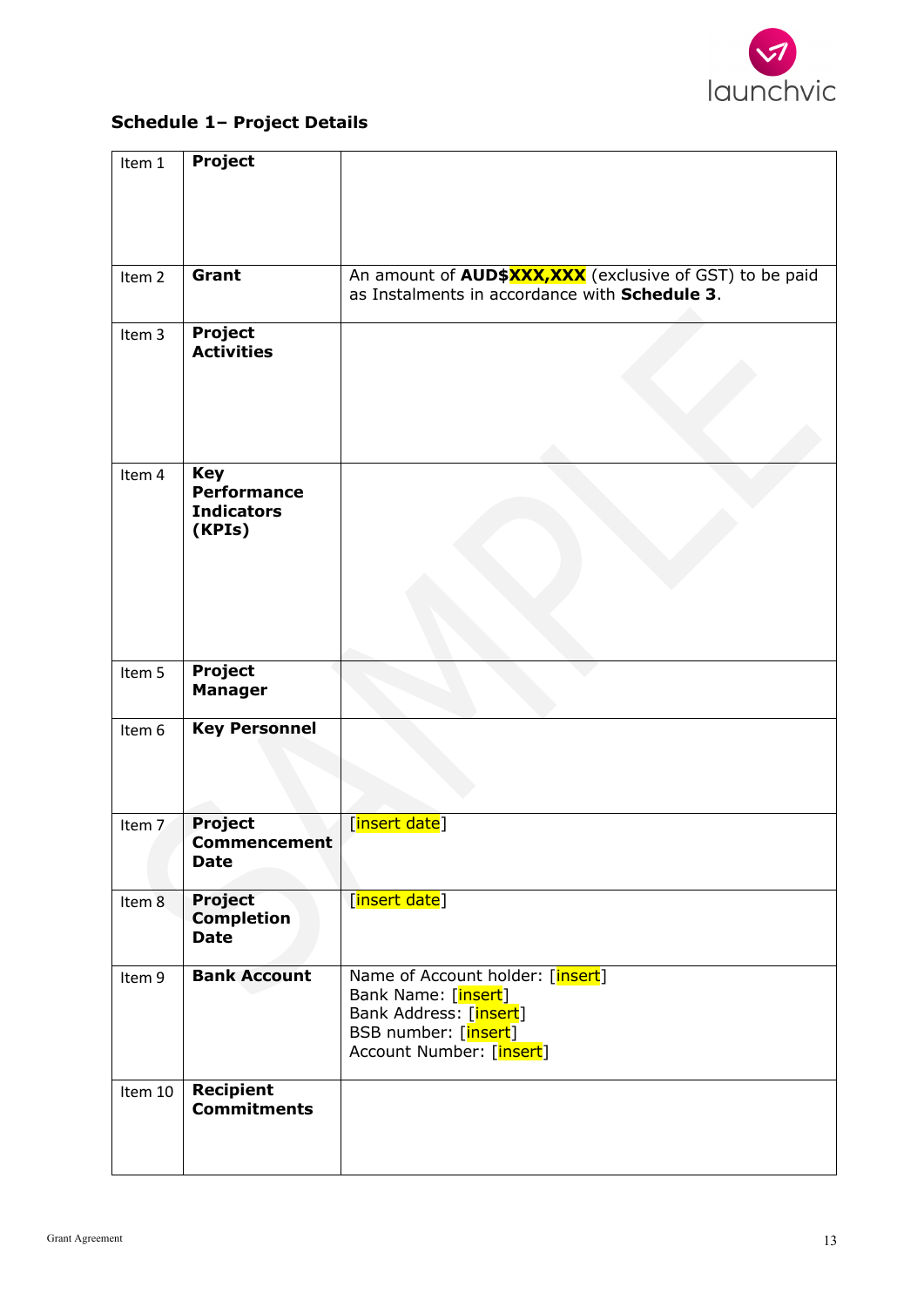

# **Schedule 2 - Reports**

The Recipient must provide the following Project Plan and Reports to LaunchVic, in a form and substance satisfactory to LaunchVic, as follows:

## **1. PROJECT PLAN**

The Project Plan must provide details on:

- (a) **Project Overview**: brief overview of the project
- (b) **Project Delivery Timeline**: including indicative dates of Project Activities to achieve KPIs
- (c) **Key Personnel and Roles**: for managing and delivering the Project
- (d) **Communications and Promotion Plan**: for Participant recruitment
- (e) **Risks and Risk Mitigation Strategies** (table): for achieving KPIs
- (f) **Budget**: outlining the expenditure of the Grant (if other sources of funding are included, expenditure items of LaunchVic Grant funding must be clearly identified)

## **2. SUSTAINABILITY PLAN**

The Sustainability Plan must set out what the Recipient will do to achieve sustainability.

## **3. PROJECT PROGRESS REPORT**

The Project Progress Report must provide details on:

- (a) **Progress:** an overview of progress of the Project and progress towards achieving the Project's KPIs;
- (b) **Participants:** a list of **all** participants who:
	- (i) applied for each program;
	- (ii) were admitted to each program and
	- (iii) completed a Program in the reporting period

For each participant include their Name, Organisation, Position, Gender Identity, Aboriginal or Torres Strait Islander Identity, Location (State, Suburb, and Metropolitan or Regional), Email Address;

- (c) **Surveys**: survey results from at least 50% of Participants, who completed the Accelerator Program in the reporting period, that includes a satisfaction rating of Good or higher (Scale: Excellent, Very Good, Good, Fair, Poor, Very Poor) and NPS score;
- (d) **Case Studies**: at least 2 case studies (one page each with photo) of graduated Participants, within the reporting period, for public use by LaunchVic. NB: Not required if the cohort did not complete program within the reporting period;
- (e) **Expenditure**: an update of expenditure of the Grant compared with the budget provided in the approved Project Plan;
- (f) **Investments**: Amount of capital raised by startups in the Progam following their admission;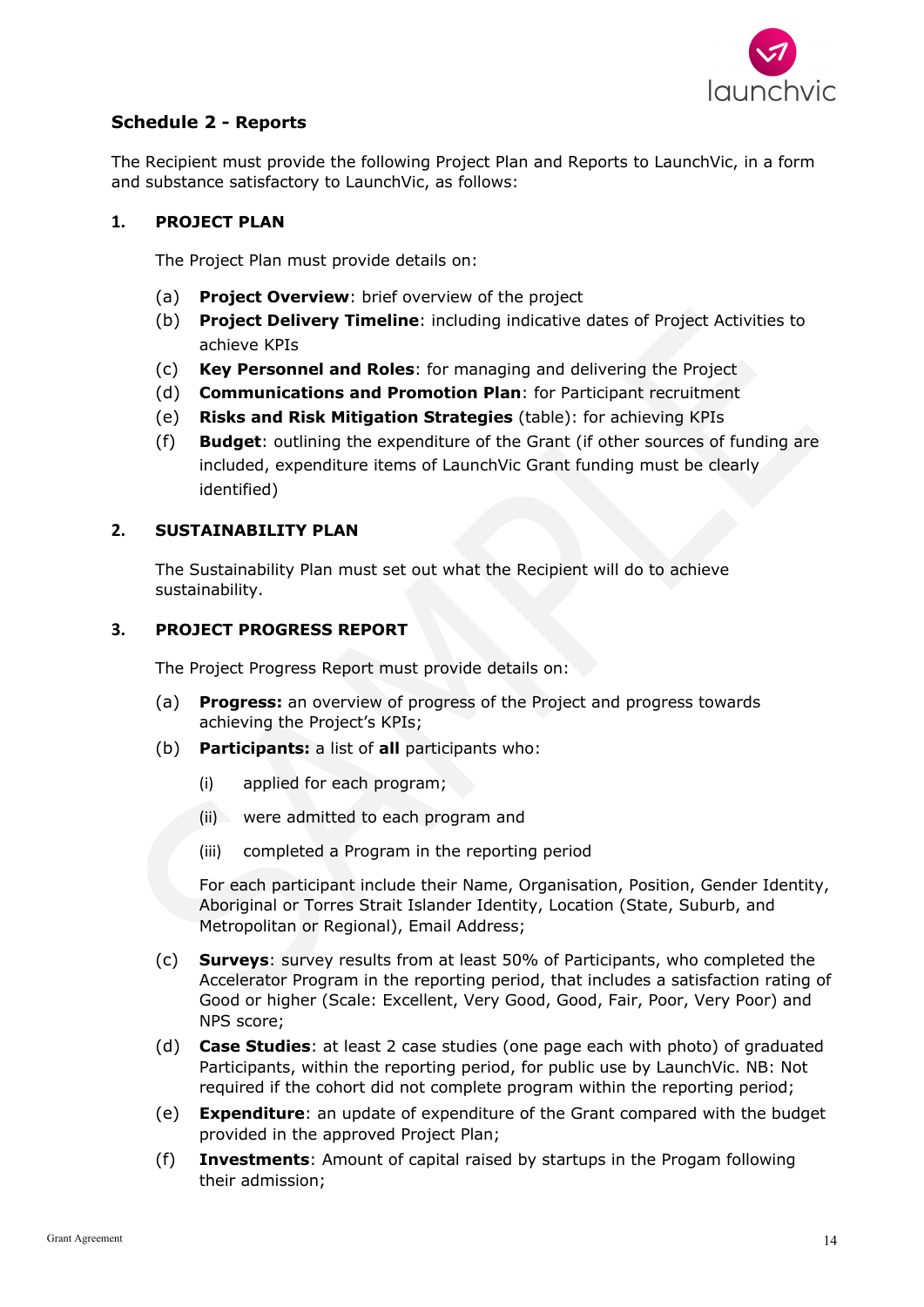

- (g) **Jobs**: Number of jobs (identified as new or existing) created:
	- (i) Direct: directly related to the Project and Grant (i.e. salaries);
	- (ii) In-Direct: as a result of the Project (i.e. contributions by the Recipient and other partners of the Project)
	- (iii) Startups: by graduated Startups as a result of the Project (if applicable)

# **4. FINAL REPORT**

A Final Report that encompasses all Project Activities since the Project Commencement Date and must provide details on:

- (a) **Overview**: a brief overview of the Project;
- (b) **Success**: an evaluation of the achievement of the KPIs;
- (c) **Impact**: an evaluation of the impact of the Project;
- (d) **Media**: summary of media related to the Project;
- (e) **Participants:** a total list of all participants who:
	- (i) applied for each program;
	- (ii) were admitted to each program and
	- (iii) completed a program in the reporting period

For each participant include their Name, Organisation, Position, Gender Identity, Aboriginal or Torres Strait Islander Identity, Location (State, Suburb, and Metropolitan or Regional), Email Address;

- (f) **Surveys**: a summary of all survey results from at least 50% of all Participants from each program that includes a satisfaction rating of Good or higher (Scale: Excellent, Very Good, Good, Fair, Poor, Very Poor) and NPS score;
- (g) **Case Studies:** at least 10 case studies (one page each with photo) of Participants from the completed programs (cumulative) for public use by LaunchVic;
- (h) **Capital Raised:** details of any capital raised by Startups post-program;
- (i) **Sustainability**: details of efforts made to secure further funds to drive financial sustainability of the Accelerator Program in Melbourne;
- (j) **Expenditure**: a financial reconciliation, showing actual finances compared with the budget provided in the approved Project Plan of the Grant;
- (k) **Jobs**: total jobs (identified as new or existing) created over the life of the Project:
	- (i) Direct: directly related to the Project and Grant (i.e. salaries);
	- (ii) In-Direct: as a result of the Project (i.e. contributions by the Recipient and other partners of the Project)
	- (iii) Startups: by graduated Startups as a result of the Project (if applicable)

# **5. GRANT ACQUITTAL**

In the format provided by LaunchVic. See **Schedule 4** for details on the Grant Acquittal process.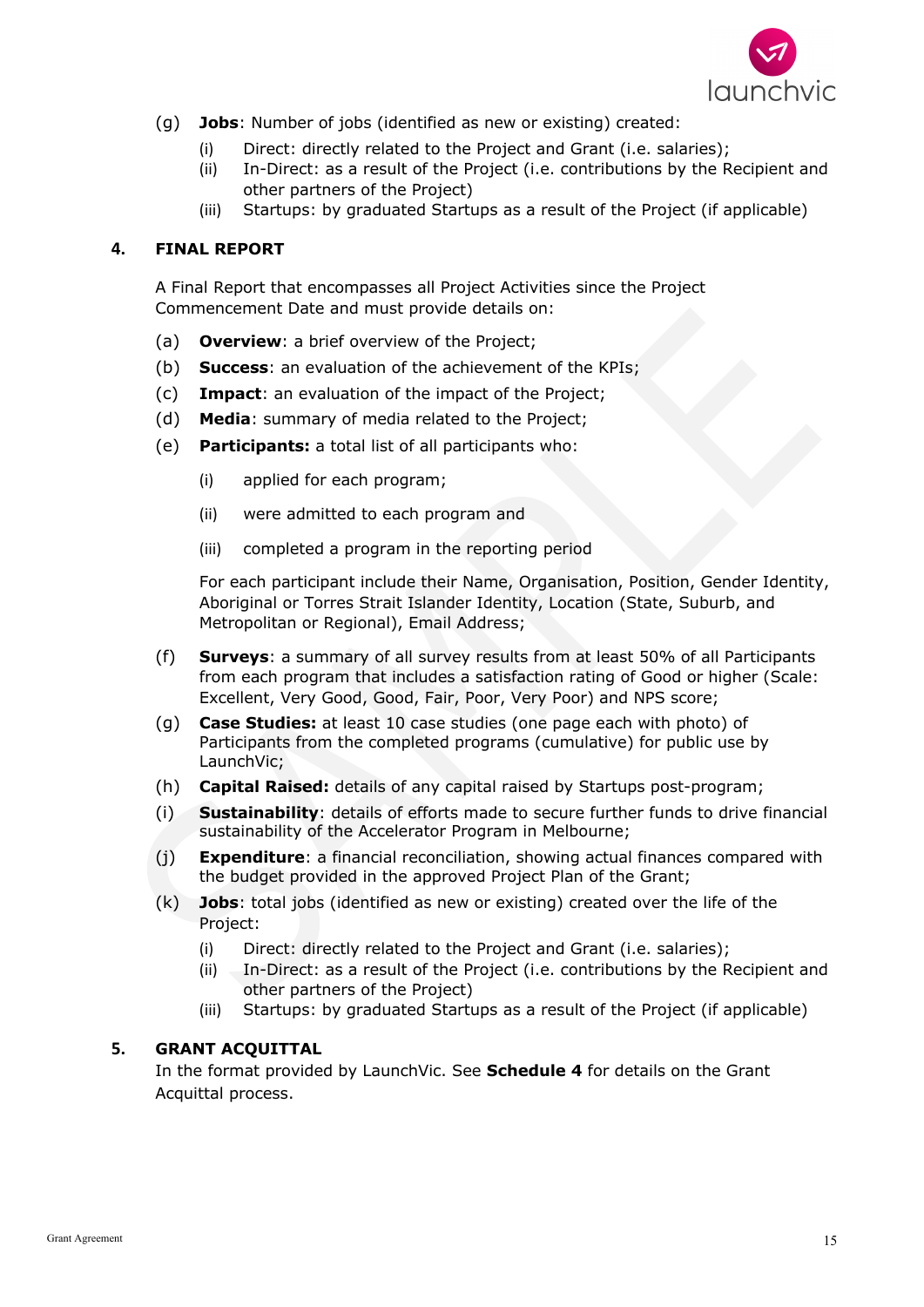

# **Schedule 3– Project Milestones**

|            | <b>Milestones</b>                                                                                                                                                                | <b>Instalment</b>               | <b>Due Date</b>      |
|------------|----------------------------------------------------------------------------------------------------------------------------------------------------------------------------------|---------------------------------|----------------------|
|            | <b>Milestone 1</b>                                                                                                                                                               |                                 |                      |
|            | 1.1 Project Plan in accordance with Schedule 2<br>1.2 a valid Tax Invoice                                                                                                        | \$XX,XXXX<br>(exclusive of GST) | XX Month Year        |
|            | <b>Milestone 2</b>                                                                                                                                                               |                                 |                      |
|            | 2.1 Progress Report in accordance with<br>Schedule 2 including evidence of:                                                                                                      | \$XX, XXX<br>(exclusive of GST) | XX Month Year        |
|            | 2.2 a valid Tax Invoice                                                                                                                                                          |                                 |                      |
|            | <b>Milestone 3</b>                                                                                                                                                               |                                 |                      |
|            | 3.1 Progress Report in accordance with<br>Schedule 2 including evidence of:                                                                                                      | \$XX,XXX<br>(exclusive of GST)  | <b>XX Month Year</b> |
|            | 3.2 a valid Tax Invoice                                                                                                                                                          |                                 |                      |
|            | <b>Milestone 4</b>                                                                                                                                                               |                                 |                      |
|            | 4.1 Progress Project Report in accordance with<br>Schedule 2 including evidence of:                                                                                              | \$XX, XXX<br>(exclusive of GST) | XX Month Year        |
|            | 4.2 a valid Tax Invoice                                                                                                                                                          |                                 |                      |
|            | <b>Milestone 5</b>                                                                                                                                                               |                                 |                      |
|            | 5.1 Progress Report in accordance with<br><b>Schedule 2</b> including evidence of:                                                                                               | \$XX,XXX<br>(exclusive of GST)  | XX Month Year        |
|            | 5.2 a valid Tax Invoice                                                                                                                                                          |                                 |                      |
|            | <b>Milestone 6</b>                                                                                                                                                               |                                 |                      |
| 6.1        | Progress Project Report in accordance with<br>Schedule 2 including evidence of:                                                                                                  | \$XX, XXX<br>(exclusive of GST) | XX Month Year        |
|            | 6.2 a valid Tax Invoice                                                                                                                                                          |                                 |                      |
|            | <b>Milestone 7</b>                                                                                                                                                               |                                 |                      |
| 7.1<br>7.2 | Final Report in accordance with<br>Schedule 2 that includes evidence of the Recipient<br>successfully achieving all KPIs outlined in Schedule<br>1 Item 4<br>a valid Tax Invoice | \$XX,XXX<br>(exclusive of GST)  | XX Month Year        |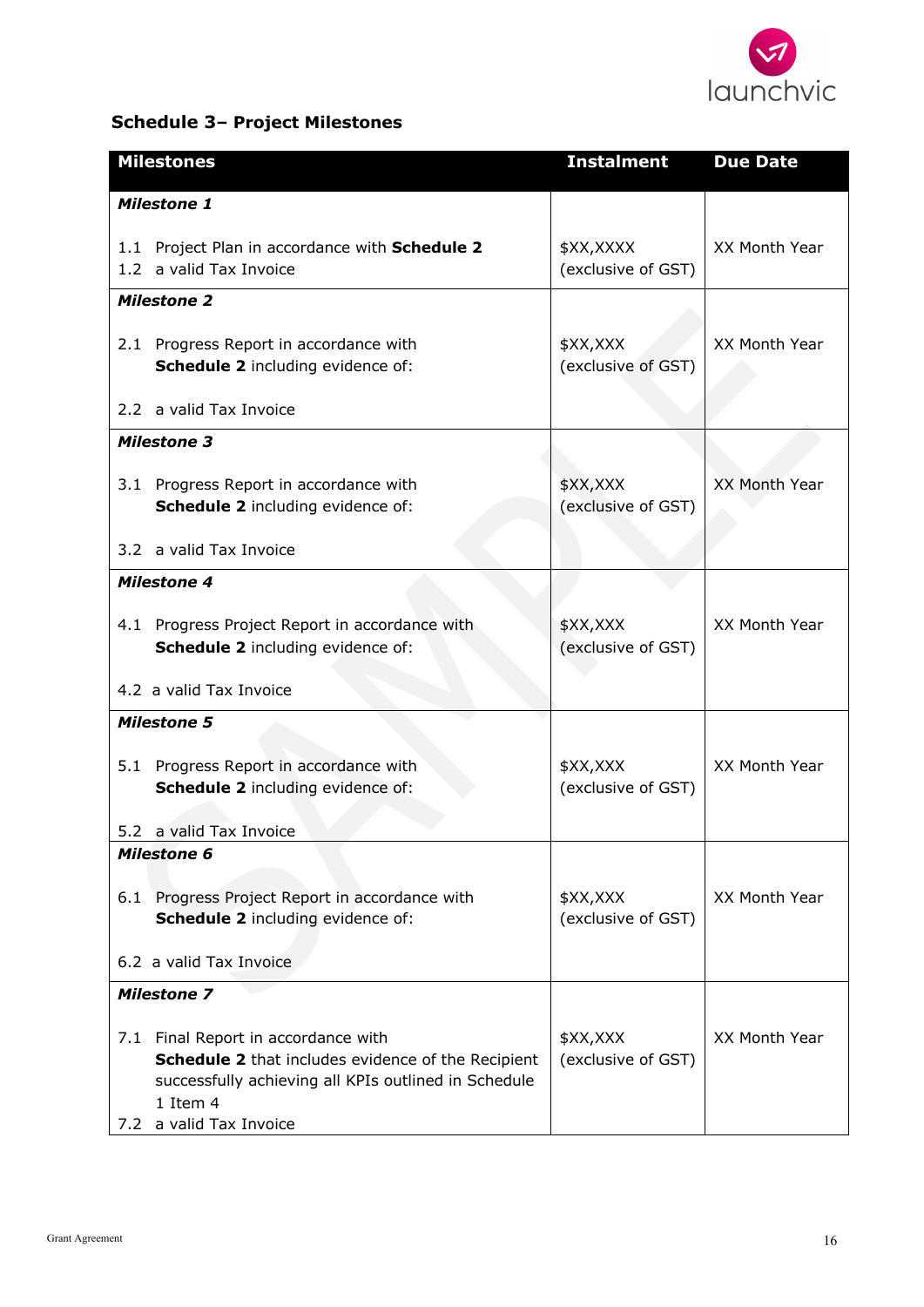

|     | <b>Milestone 8</b>                                                              |                                 |               |
|-----|---------------------------------------------------------------------------------|---------------------------------|---------------|
| 8.1 | Grant Acquittal in accordance with <b>Schedule 4</b> as<br>advised by LaunchVic | \$XX,XXX<br>(exclusive of GST)  | XX Month Year |
|     | 8.2 a valid Tax Invoice                                                         |                                 |               |
|     |                                                                                 | \$XXX,XXX<br>(exclusive of GST) |               |

Note: All previous Milestones must be approved before any Instalment is payable.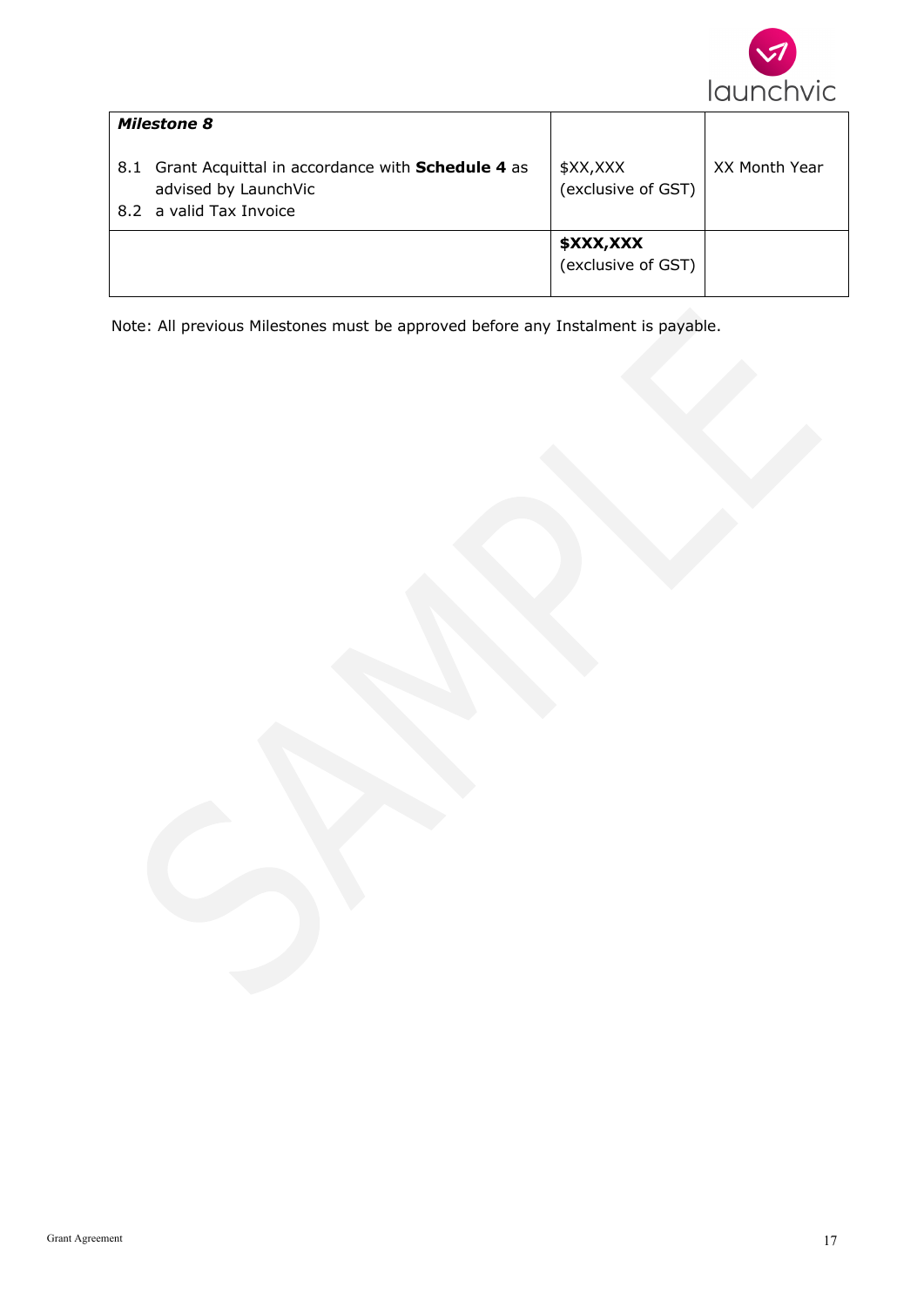

# **Schedule 4 – Grant Acquittal**

Your Grant will be subject to a two-stage acquittal process. The first stage will be lodgement by the Recipient of the Final Project Report and the subsequent acceptance / approval by LaunchVic of the Final Project Report. The second stage of the acquittal process will be either:

(A) The provision of a fully audited financial acquittal of the Grant as detailed further below (**Audited Financial Acquittal**); or

(B) The provision of a Statutory Declaration acquittal in the template form set out in **Schedule 5**.

The determination of which form of acquittal, A or B, will generally be made by LaunchVic within one year of the Commencement Date. The determination of the acquittal form will be made in writing and will depend on several internal and external factors. Until a determination is made, parties should assume that the more rigorous acquittal process (A) will be required. Set out below is a summary of information relating to acquittal requirements if audited financial statements are required.

# **(A) Audited Financial Acquittal**

This reporting type is an independently audited financial acquittal report organised by LaunchVic. LaunchVic will appoint an external Auditor who will be:

- 1. a Registered Company Auditor under the Corporations Act 2001 (Cth); or
- 2. a member of CPA Australia; or
- 3. a member of the Institute of Public Accountants in Australia; or
- 4. a member of the Institute of Chartered Accountants in Australia.

LaunchVic will pay all reasonable expenses for the Audit.

#### **When will I know if an Audited Financial Acquittal is required?**

You will be advised by LaunchVic in writing, generally within 6-12 months of the Project Commencement Date that your financial acquittal requirement is an 'Audited Financial Acquittal'.

# **What should your organisation do in preparation for your Grant Acquittal?**

#### **At the start and during the Project**

- Adhere to the applicable Australian Accounting Standards and be based on proper accounts and records;
- Setup good accounting processes and systems to manage the Grant;
- Keep accounting records relating to the Grant and account for the Grant expenditure separately from other funds;
- Retain tax invoices and other third party support to assist in providing evidence of your expenditure;
- Itemise the expenditure of the Grant in your accounting system and, in relation to each item, describe the nature of expenditure, the amount and the connection to the approved budget for the Project Plan;
- Keep valid Tax Invoices in respect of all items of expenditure of the Grant; and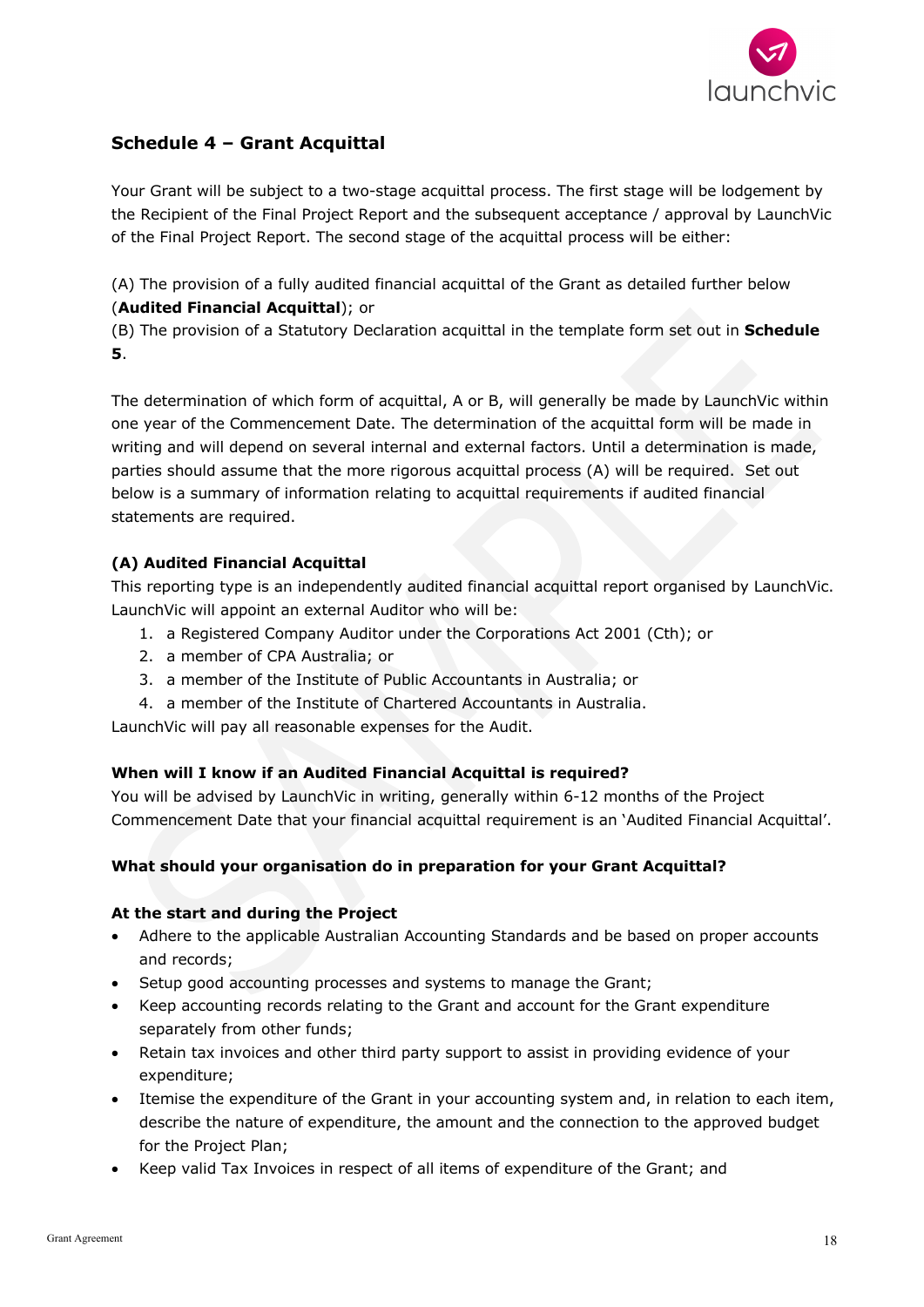

• Track actual expenditure of the LaunchVic Grant against the approved Project Plan Budget and keep a record/explanations of variances

# **In preparation for an Audited Financial Acquittal, you will be required to provide:**

- Statement of grant income and expenditure;
- General Ledger/Transaction listing of grant income received during the Project including bank statements showing receipt of funds;
- General Ledger/Transaction listing of grant expenditure;
- If your Project has Payroll expenditure, a breakdown of payroll information, including project cost centre allocation, payroll transactions during the Project; and
- An overview of your accounting processes including approvals

Note: All LaunchVic funding must be spent or committed to expenditure related to the Project under the approved Project Plan Budget before the Grant Acquittal. If there are unspent Grant funds, these funds may be required to be paid back to LaunchVic.